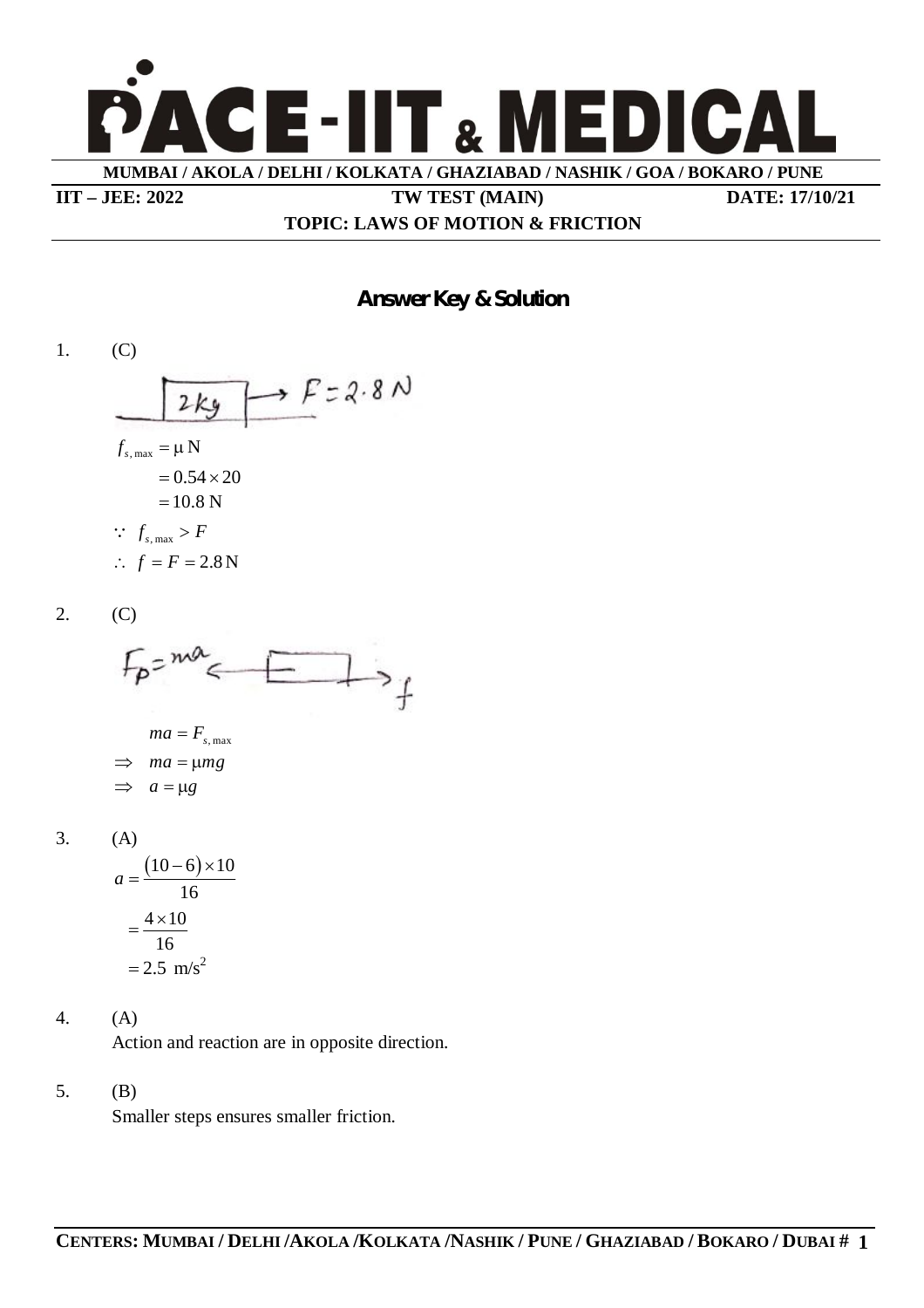

$$
7. (A)
$$

$$
\tan 30^\circ = \frac{1}{\sqrt{3}}
$$

It means block remains at rest.

### 8. (B)

Static friction is a self-adjusting force.

9. (A)  
\n
$$
\uparrow
$$
 Fair  
\n
$$
\downarrow
$$
 a = 9.2 m/s<sup>2</sup>  
\n
$$
\downarrow
$$
 a=9.2 m/s<sup>2</sup>  
\n2.45 - F<sub>a</sub> = 0.25×9.2  
\n
$$
\Rightarrow F_a = 0.15N
$$

10. (B)

$$
V = 72 \times \frac{5}{18} = 20 \text{ m/s}
$$
  
&  $f = \mu mg$   
 $\Rightarrow ma = \mu mg \Rightarrow a = 5 \text{ m/s}^2$   
 $\therefore S = \frac{v^2}{2a} = \frac{400}{10} = 40 \text{ m}$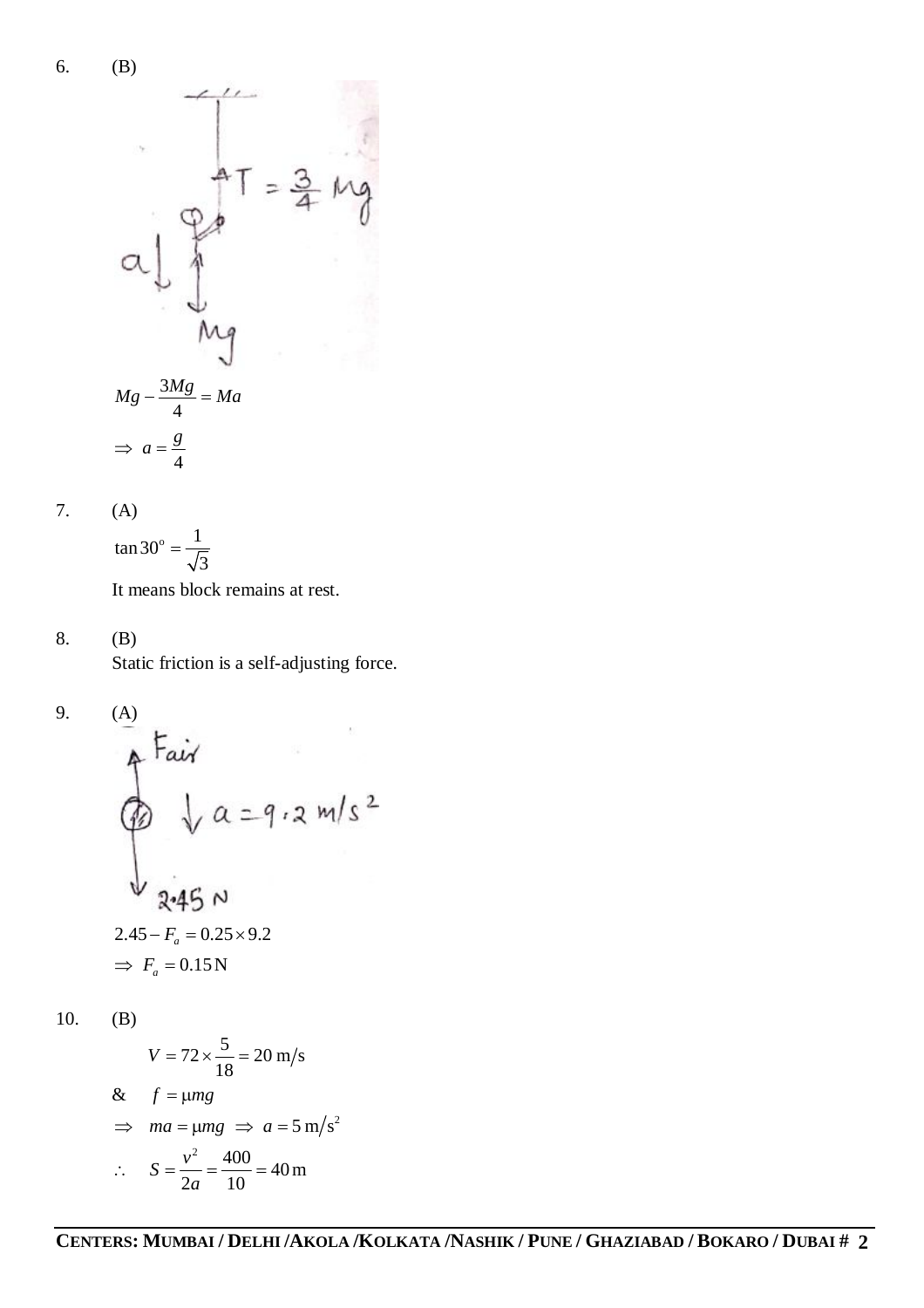11. (D) Reaction force.

12. (C)  
\n
$$
\Delta P = mv
$$
\n
$$
= 10^{-1} \times 25
$$
\n
$$
= 2.5
$$
\n
$$
F = \frac{\Delta P}{\Delta t} = \frac{2.5}{0.1} = 25 \text{ N}
$$

13. (A)

The masses will be lifted if the tension of the string is greater than the gravitational pull on masses.



Weight of 5 kg mass  $= 5 \times 10 = 50$  N and 2 kg mass  $= 2 \times 10 = 20$  N From free body diagram  $50 - 2T = 0$  or  $T = 25$  N So, 5 kg weight cannot be lifted  $\cdots$  acceleration = 0) but 2 kg weight will be lifted.  $\therefore$  25 – 20 = 2*a* or  $a = \frac{5}{2} = 2.5$ 2  $a = \frac{3}{2} = 2.5$  ms<sup>-2</sup>

$$
14. \qquad \text{(B)}
$$

Here,  $T_1 - T_2 = 6a$ ,

$$
T_2 - 1g = 1a
$$
 and  $3g - T_1 = 3a$ 



Addition of the above three equations give

$$
10a = 3g - 1g = 2g
$$
  
or 
$$
a = \frac{2}{10}g = \frac{2}{10} \times 10 = 2 \text{ ms}^{-2}
$$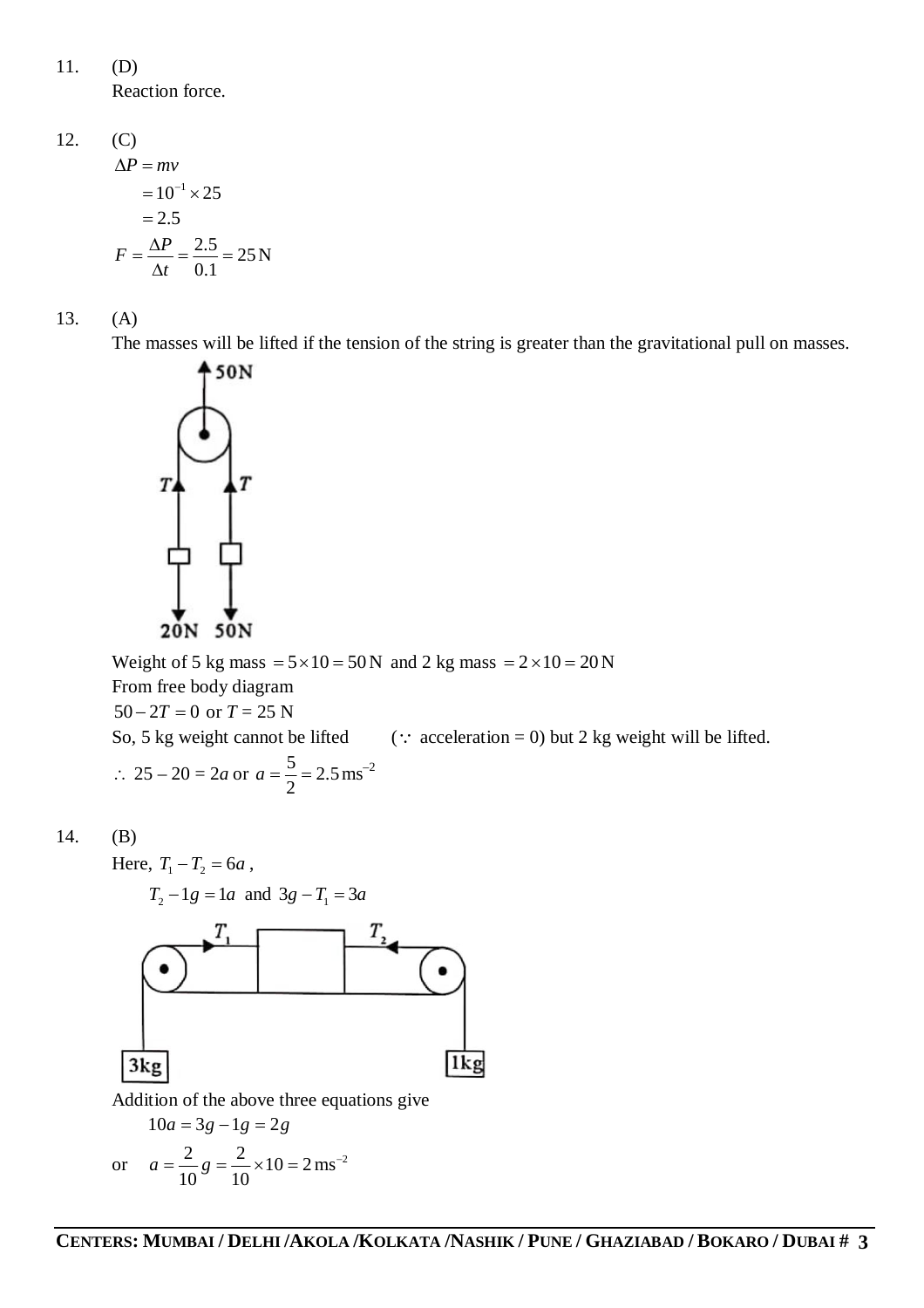15. (A)

Considering free body diagram, (*for hanging mass*)  $mg - T = ma$ and  $T = ma$  (for mass lying on surface) Adding,  $mg = (m + m)a$ Or 2  $a = \frac{mg}{2}$ *m*  $=$  $\therefore a = \frac{g}{2} = \frac{10}{2} = 5 \text{ ms}^{-1}$ 2 2  $a = \frac{g}{2} = \frac{10}{2} = 5$  ms<sup>-1</sup> and  $T = 1 \times 5 = 5 N$ 

### 16. (A)

From constraint relation,  $a_2 = 6a_1$ 

$$
17. (A)
$$

$$
f = \mu_s mg = 49
$$
  

$$
\mu_s = \frac{49}{10 \times 9.8} = \frac{49}{98} = \frac{1}{2}
$$



### 18. (C)

From the reference frame of *A*

$$
\mu N = mg
$$
  

$$
N = ma
$$
  

$$
N = m \left(\frac{F}{M+m}\right)
$$
  

$$
\mu m \left(\frac{F}{M+m}\right) = mg
$$
  

$$
F = \left(\frac{M+m}{\mu}\right)g
$$



### 19. (A)

Retarding forces will be friction and gravitational force

$$
a = -\left(g \sin 45^\circ + \mu g \cos 45^\circ\right) \\
= -\left(\frac{10}{\sqrt{2}} + (0.5)\frac{(10)}{\sqrt{2}}\right) \\
= \frac{15}{\sqrt{2}}
$$



20. (B)

Conceptual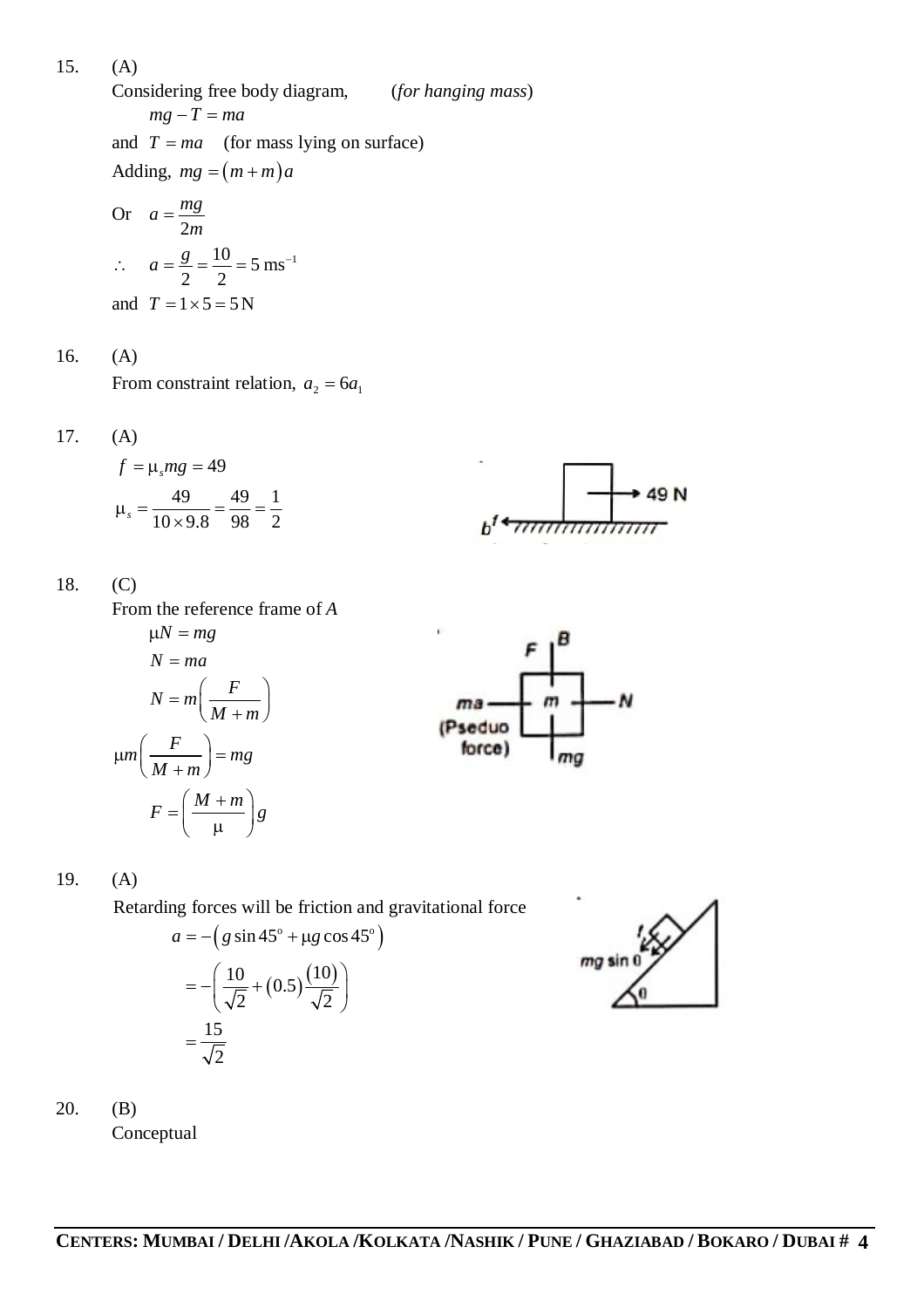21.









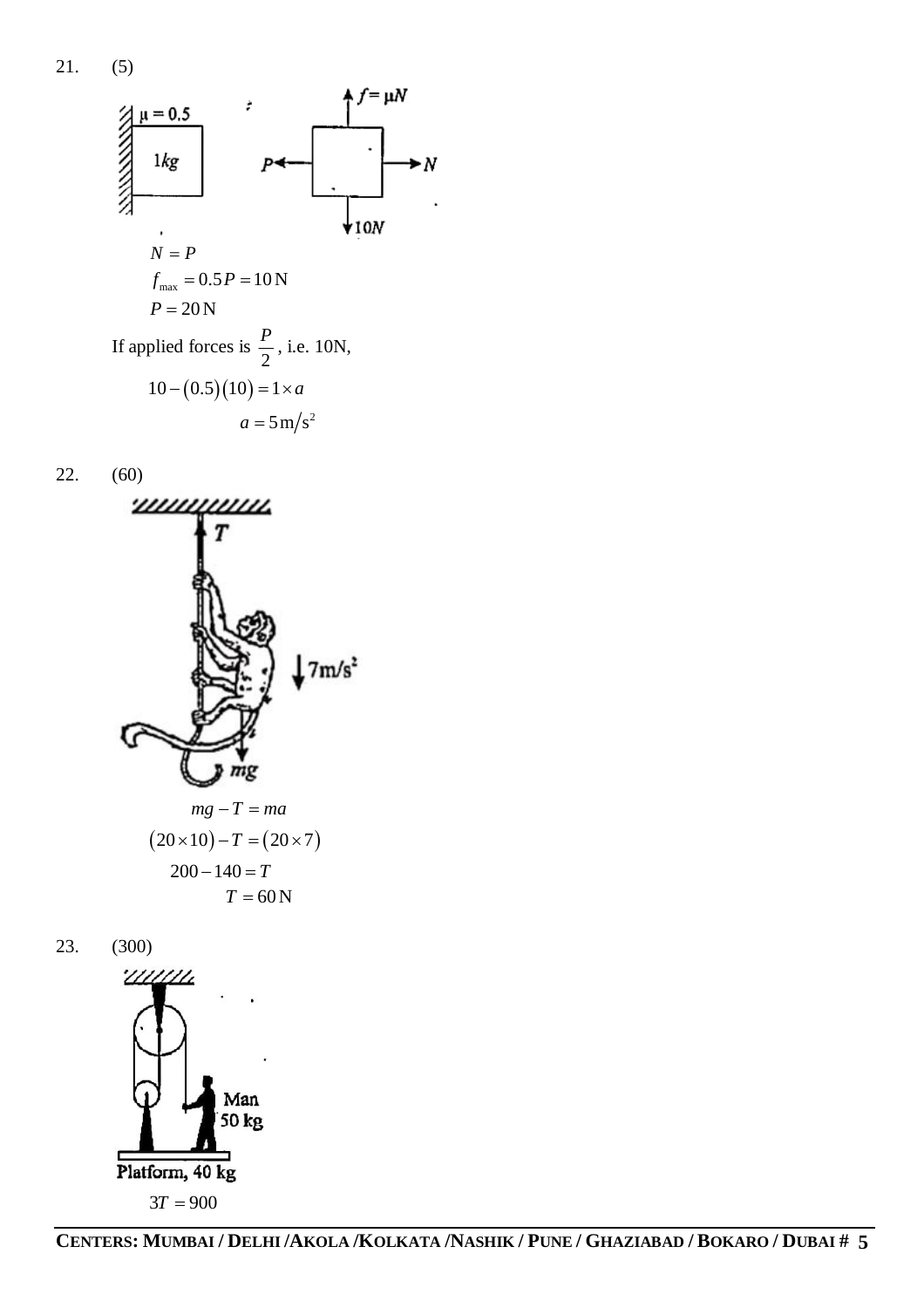



Force exerted by the ceiling on the system,

$$
F_s = 4F
$$
  
= 4 × 60  
= 240 N



25.  $(5)$ 





Since, there is no slipping, Frictional force,  $F_r = ma$  $=1\times 5=5N$ 

(10)  
\n
$$
F = \frac{m |(\vec{v} - \vec{u})|}{t}
$$
\n
$$
F = \frac{(10 \times 10^{-3} \text{ kg}) [5 - (-5)]}{0.01}
$$
\n
$$
F = \frac{10^{-2} \times 10}{10^{-2}} = 10 \text{ N}
$$

27. (0.34 to 0.35) *FBD* of blocks are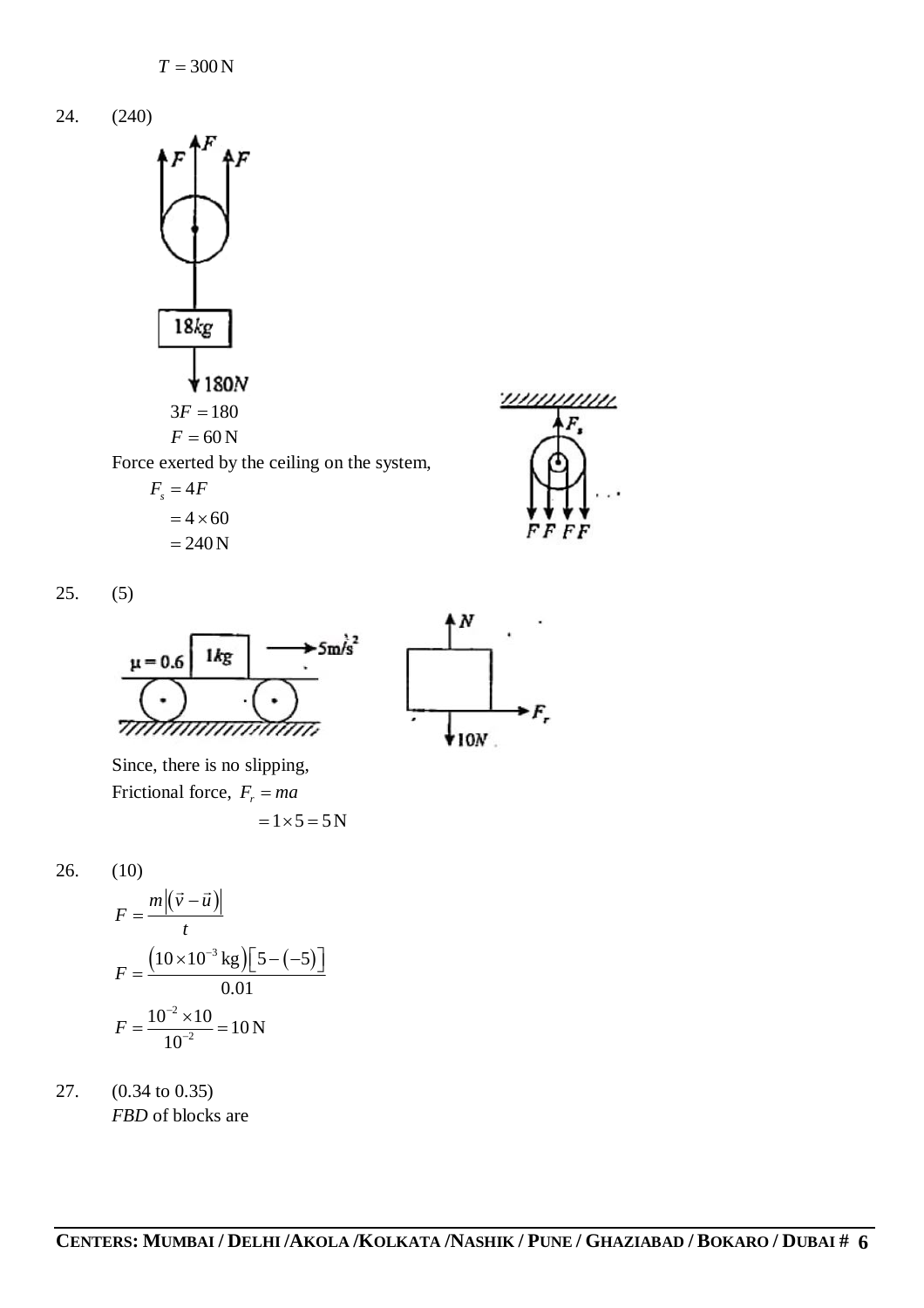

$$
N' = 40 \text{ N}
$$
  
\n
$$
T_2 = 40 \mu
$$
  
\n
$$
\frac{8}{\sin(90^\circ + 60^\circ)} = \frac{T_1}{\sin 90^\circ} = \frac{T_2}{\sin 120^\circ}
$$
  
\n
$$
16 = T_1 = \frac{2T_2}{\sqrt{3}}
$$
  
\n
$$
\frac{2T_2}{\sqrt{3}} = 16
$$
  
\n
$$
40 \mu = \frac{\sqrt{3} \times 16}{2}
$$
  
\n
$$
\mu = \frac{\sqrt{3}}{5} = 0.34
$$

28.

$$
F_{\text{net}} = ma
$$
  
28000 - 2000*g* = 2000*a*  

$$
a = \frac{8000}{2000} = 4 \text{ m/s}^2 \text{ upwards}
$$

 $(0.55 \text{ to } 0.65)$ 29.

 $(4)$ 

Using  $v = u + at$ 

Retardation will be provided by friction as well as gravitational force

$$
a = \frac{u}{t}
$$
  
g sin 30° +  $\mu$ g cos 30° =  $\frac{5}{0.5}$  = 10  

$$
\mu = \frac{1}{\sqrt{3}} = 0.6
$$

$$
30. \qquad (0)
$$

 $mg \sin \theta = 10(10) \sin 30^{\circ} = 50 N$ 

Frictional force = 
$$
\mu mg \cos \theta = (0.7)(10)(10)\frac{\sqrt{3}}{2} = 35\sqrt{3} N
$$

Frictional force is sufficient to oppose gravitational force. Tension will be zero.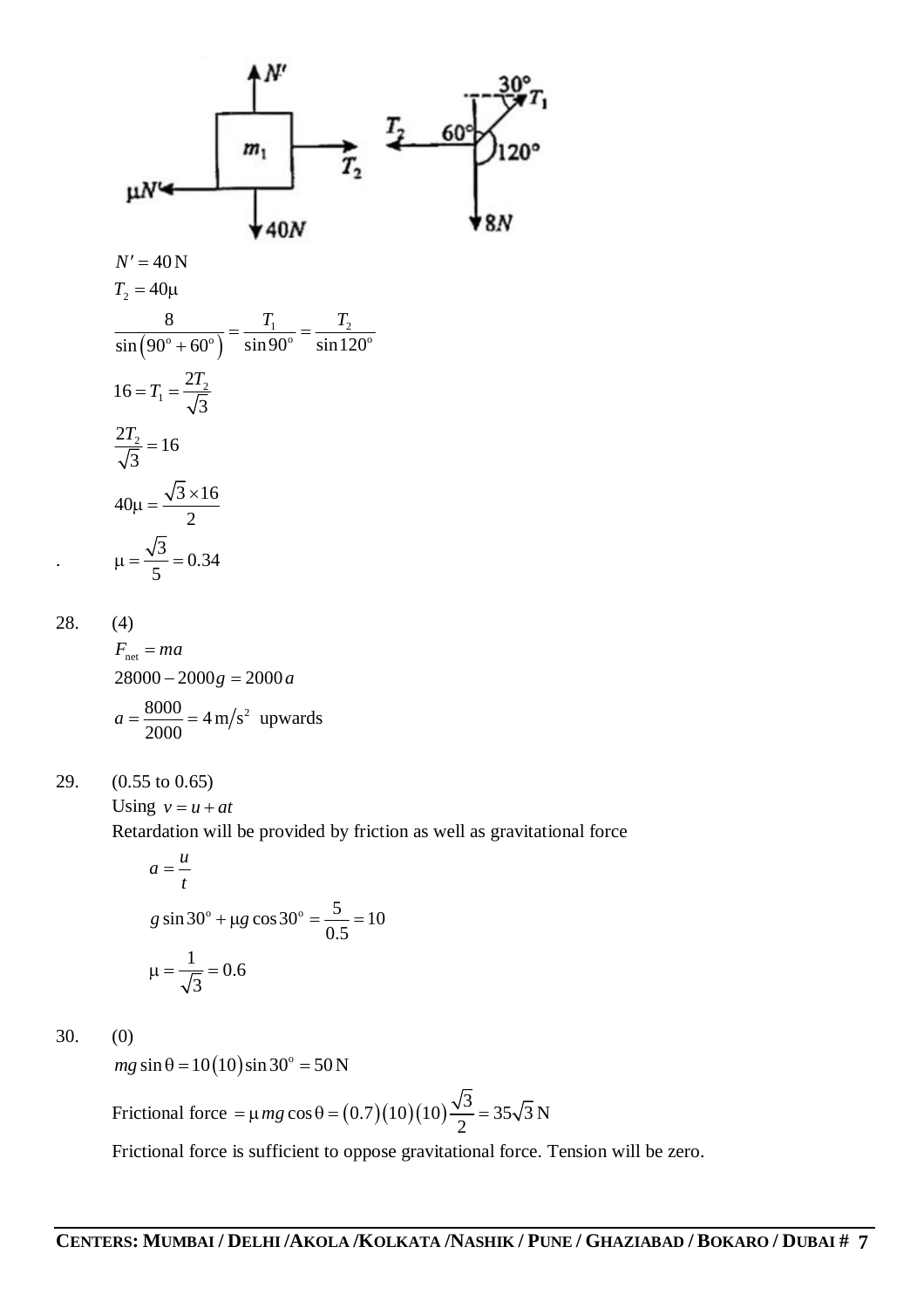

**IIT – JEE: 2022 TW TEST (MAIN) DATE: 17/10/21**

# **TOPIC: CHEMCAL BONDING**

# **Answer Key & Solution**

- 31. (A) Only NO has odd number of electros  $(= 7 + 8 = 15)$ .
- 32. (C)

PH<sub>3</sub>, NH<sub>3</sub> and SbH<sub>3</sub> all involve sp<sup>3</sup> hybridisation of the central atom. Only CH<sub>3</sub> involves sp<sup>2</sup> hybridisation.

- 33. (C) In  $(CH_3)_3C^*OH$ ,  $C^*$  is attached to four groups and is  $sp^3$  hybridized.
- 34. (A)

 $O_2^-$  contains one unpaired electron.

- 35. (B)
- 36. (B)
- 37. (C)



- 38. (A)  $[(NH<sub>2</sub>NH<sub>2</sub>) \rightarrow H]<sup>+</sup>$
- 39. (A)

 $BeF_3^-$  involves sp-hybridisation of Be.

40. (D)

Each H2O molecule can form two H-bonds through O-atom and two H-bonds trough two H-atoms.

41. (C)

 $SiF<sub>4</sub>$  is symmetrical molecule. Hence its dipole moment = 0.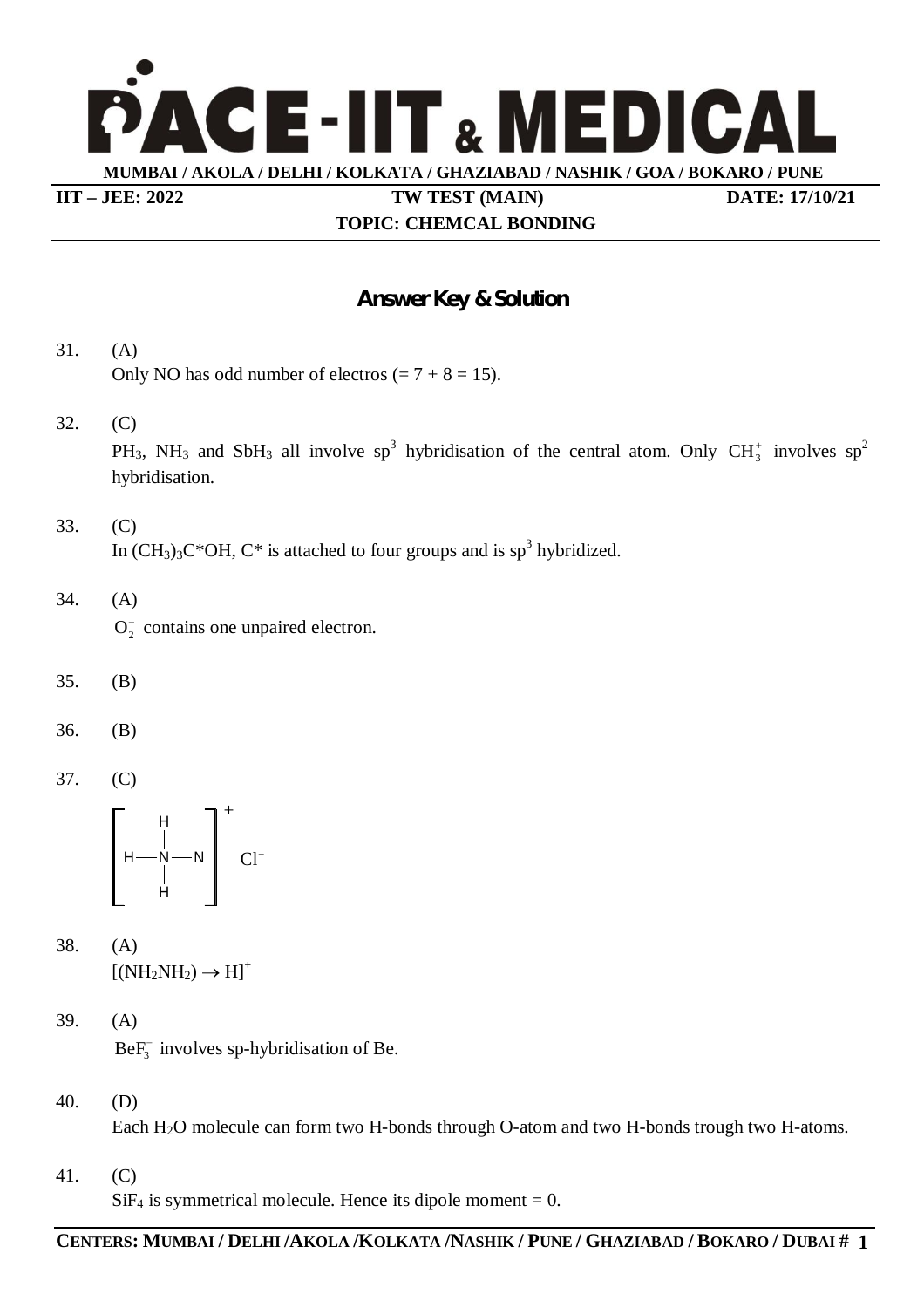42. (A)  
<sub>15</sub>P = 
$$
1s^2 2s^2 2p^6 3s^2 3p_x^1 3p_y^1 3p_z^1
$$
  
<sub>sp<sup>3</sup> hybridisation</sub>

- 43. (C)
- 44. (C)
- 45. (A)
- 46. (B)

Most volatile hydrogen halide is the one which has least boiling point, viz, HCl.

47. (C)

NF<sub>3</sub> and H<sub>3</sub>O<sup>+</sup> are pyramidal (sp<sup>3</sup> bybridised) wheras NO<sub>3</sub> and BF<sub>3</sub> are triangular planar (sp<sup>2</sup> hybridised)  $[H-N = N \equiv N \text{ is linear}]$ 



49. (C)

 $KHF_2 \rightarrow K^+ + HF_2^-$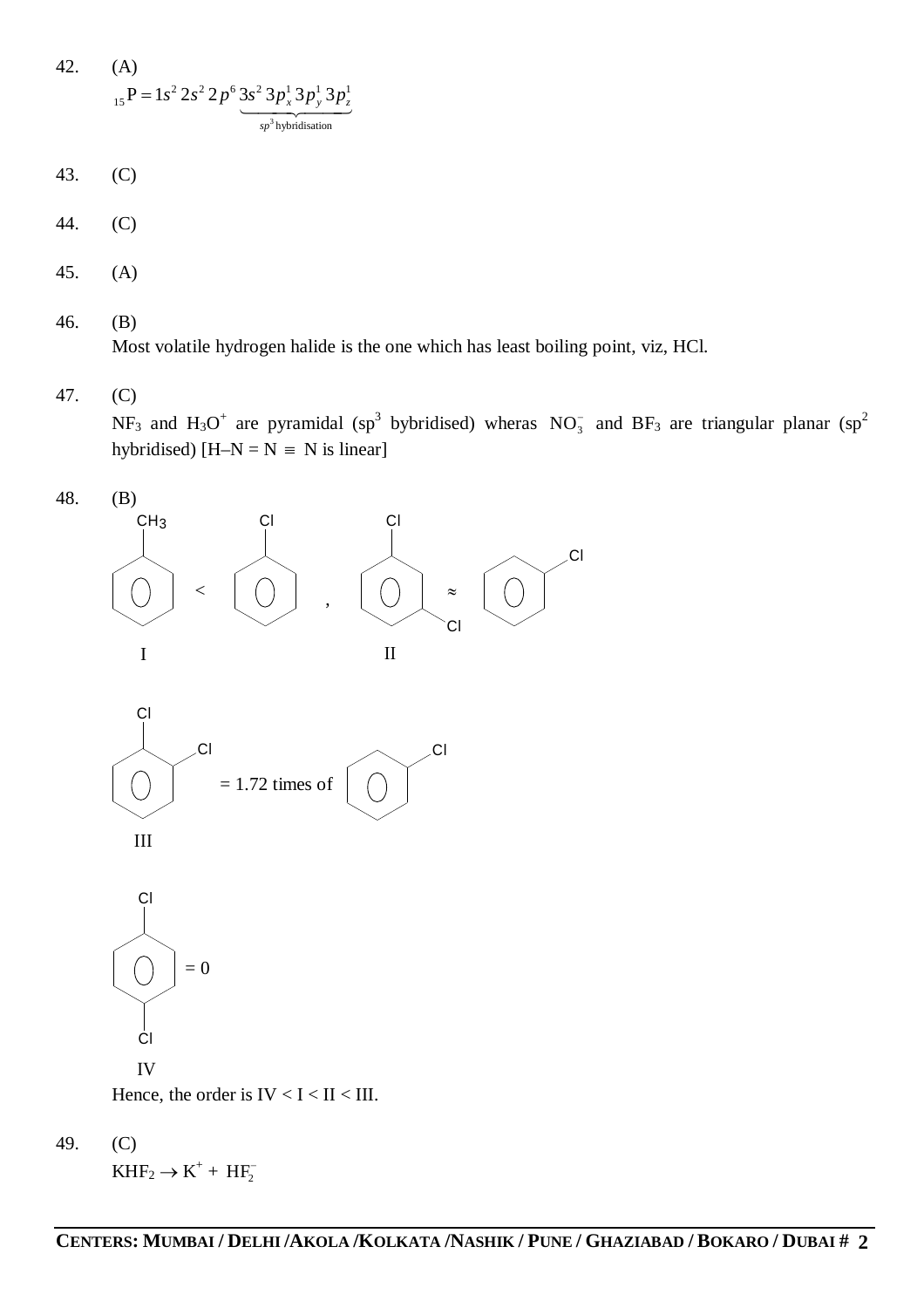- 50. (C)
- 51. (16)
- 52. (2)
- 53. (0)
- 54. (2)
- 55. (62.5)
- 56. (0)
- 57. (4)
- 58. (6)
- 59. (4)
- 60. (9)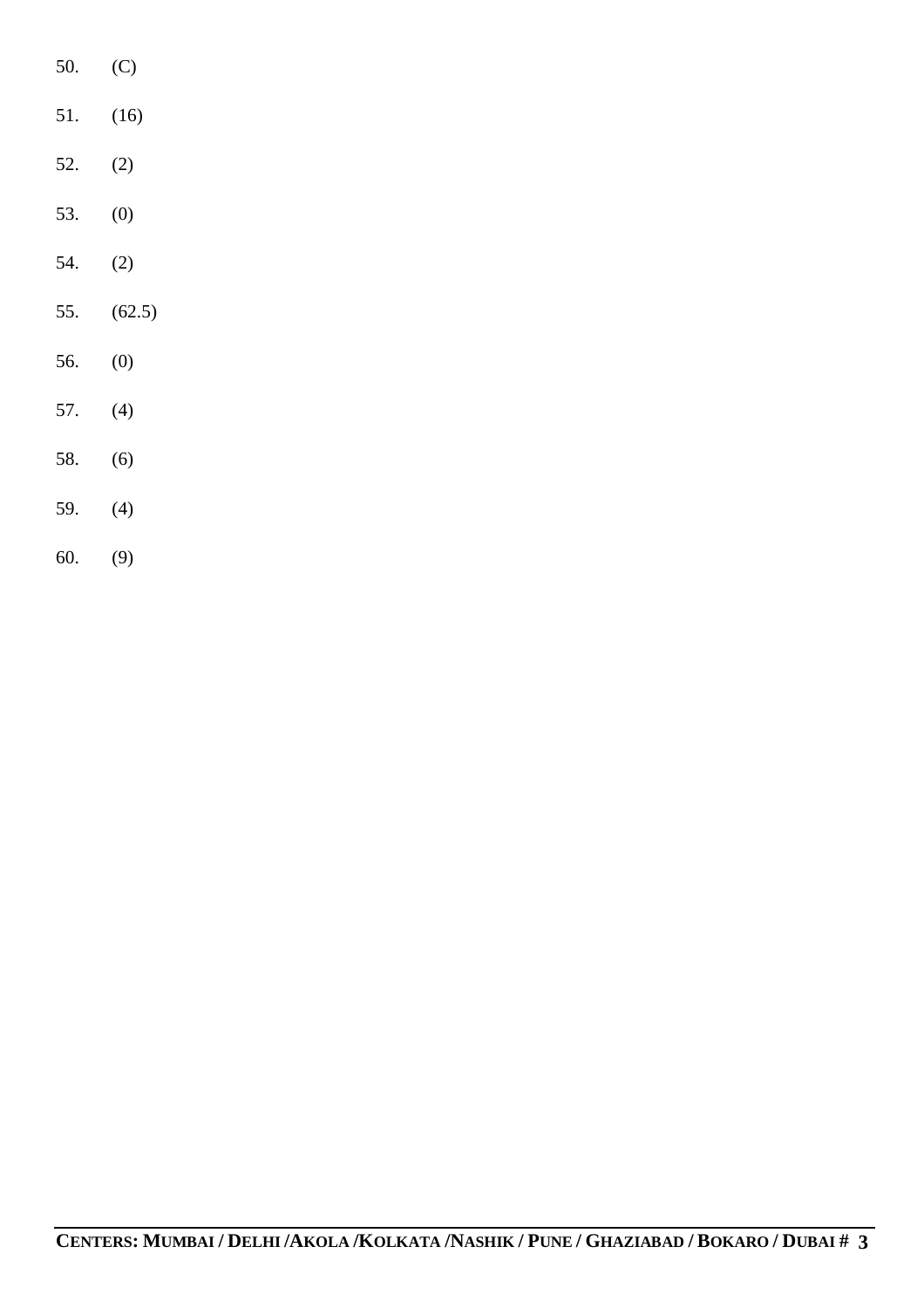

**IIT – JEE: 2022 TW TEST (MAIN) DATE: 17/10/21**

### **TOPIC: TRIGONOMETRIC EQUATIONS INEQUATIONS & EQUATIONS**

# **Answer Key & Solution**

61. (D)

 $\sin^2 \theta + 3\cos \theta - 3 = 0$  $\implies$  1 - cos<sup>2</sup>  $\theta$  + 3cos  $\theta$  - 3 = 0  $\implies$   $\cos^2 \theta - 3\cos \theta + 2 = 0$  $\implies$  cos  $\theta = 1$  or cos  $\theta = 2$  (descended) Only 1 solution in  $[-\pi, \pi)$ .

62. (D)

$$
\sec \theta + \tan \theta = \sqrt{3}
$$
  
\n
$$
\Rightarrow \frac{1 + \sin \theta}{\cos \theta} = \sqrt{3} \qquad \Rightarrow \tan \left( \frac{\theta}{2} + \frac{\pi}{4} \right) = \sqrt{3}
$$
  
\nHence,  $\frac{\theta}{2} + \frac{\pi}{4} = n\pi + \frac{\pi}{3}$   
\n
$$
\Rightarrow \theta = 2n\pi + \frac{\pi}{6}
$$
  
\nIn [0, 3 $\pi$ ] only 2 solutions.

63. (B)

$$
p\cos x - 9\sin x = r \quad \text{gives solutions only if } -\sqrt{p^2 + q^2} \le r \le \sqrt{p^2 + q^2}
$$

64. (C)

 $\cos x + \cos y = 2$  only possible if  $\cos x = \cos y = 1$ Hence in  $[-\pi, \pi]$  only possibility is  $x = y = 0$  $\therefore \cos(x-y) = \cos \theta = 1$ 

65. (C)

 $\left(\sin x + \cos x\right)^{1+\sin 2x} = 2, \ x \in [-\pi, \pi]$ 

This is only possible when  $\sin x + \cos x = \sqrt{2}$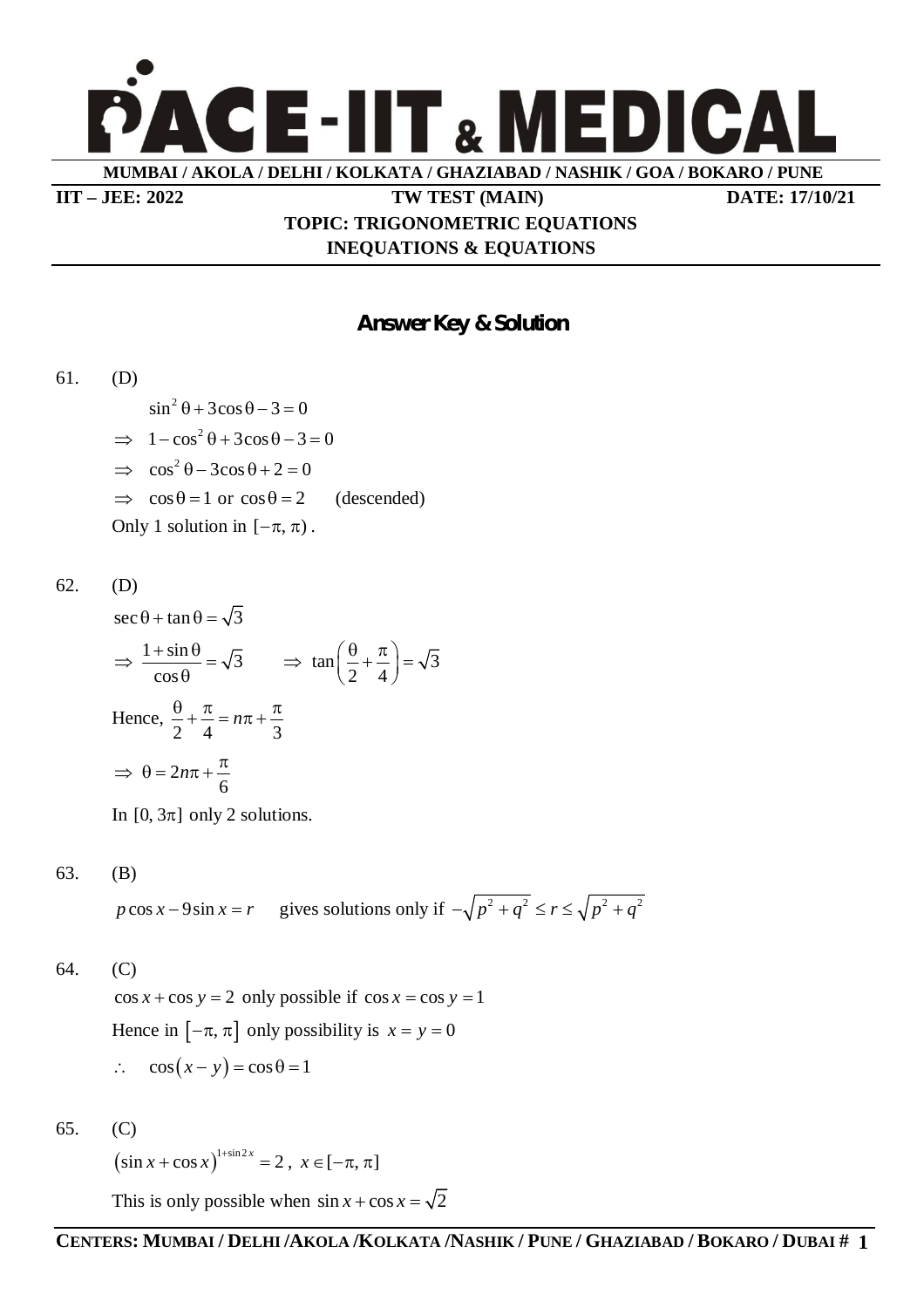And  $1 + \sin 2x = 2$  simultaneously  $\therefore$  only solution  $x = \pi/4$ 

66. (D)  
\n
$$
3^{\log_a x} + 3x^{\log_a 3} = 2
$$
  
\nWe know,  $3^{\log_a x} = x^{\log_a 3}$   
\nHence,  $4.3^{\log_a x} = 2 \implies 3^{\log_a x} = \left(\frac{1}{2}\right)$   
\n $\implies (\log_a x) \cdot (\log_2 3) = -1$   
\n $\implies \log_a x = \log_3 \left(\frac{1}{2}\right)$   
\n $\implies x = a^{\log_3} \left(\frac{1}{2}\right)$   
\n $\implies x = \left(\frac{1}{2}\right)^{\log_3 a} = 2^{-\log_3 a}$ 

67. (B)

$$
x^{\log_5 x} > 5
$$
  
\n
$$
\Rightarrow (\log_5 x)(\log_5 x) > \log_5 5
$$
  
\n
$$
\Rightarrow (\log_5 x)^2 > 1 \Rightarrow \log_5 x \in (-\infty, -1) \cup (1, \infty)
$$
  
\n
$$
\Rightarrow x \in \left(0, \frac{1}{5}\right) \cup (5, \infty)
$$

68. (A)  
\n
$$
\log_{0.3}(x-1) < \log_{0.09}(x-1)
$$
\nClearly  $x > 1$  (Domain)  
\n $\Rightarrow \log_{0.3}(x-1) < \frac{1}{2} \log_{0.3}(x-1)$   
\n $\Rightarrow \log_{0.3}(x-1) < 0 \Rightarrow x-1 > 1 \Rightarrow x > 2$ 

69. (B)

$$
|x^{2}-x+1| = |x^{2}-2x+3|
$$
  
\n
$$
\Rightarrow x^{2}-x+1 = \pm (x^{2}-2x+3)
$$
  
\nCase I:  $x^{2}-x+1 = x^{2}-2x+3$   
\n $x = 2$   
\nCase II:  $x^{2}-x+1 = -x^{2}+2x-3$   
\n $2x^{2}-3x+4 = 0$   
\n $x \in \Phi$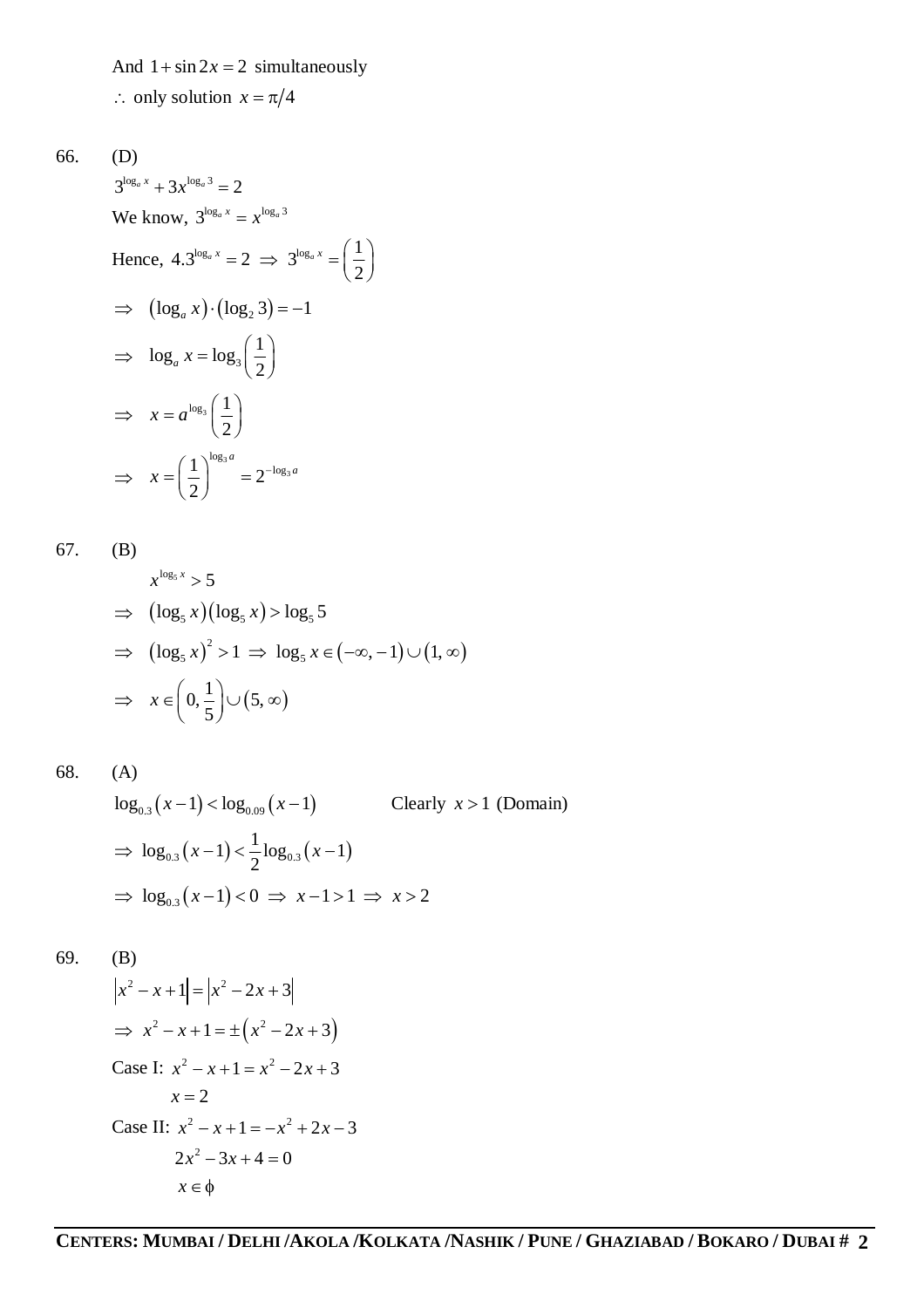70.  $(A)$  $x = 2 + 2^{1/3} + 2^{2/3}$  $\implies x - 2 = 2^{1/3} + 2^{2/3}$ Cube both sides

$$
\Rightarrow (x-2)^3 = 2 + 2^2 + 3 \cdot 2 (2^{1/3} + 2^{2/3})
$$
  
\n
$$
\Rightarrow x^3 - 6x^2 + 12x - 8 = 6 + 6(x-2)
$$
  
\n
$$
\Rightarrow x^3 - 6x^2 + 6x - 2 = 0
$$

71.  $(C)$ 

$$
6\tan^2 x - 2\cos^2 x = \cos 2x
$$
  
\n
$$
\frac{6(1-\cos 2x)}{1+\cos 2x} - (1+\cos 2x) = \cos 2x
$$
  
\nLet  $\cos 2x = y$   
\n $\Rightarrow 6(1-y) - (1+y)^2 = y(1+y)$   
\n $\Rightarrow 6-6y - y^2 - 2y - 1 = y^2 + y$   
\n $\Rightarrow 2y^2 + 9y - 5 = 0$   
\n $\Rightarrow (2y-1)(y+5) = 0$   
\n $\Rightarrow \cos 2x = \frac{1}{2}$ 

72. (D)

$$
\sin 3\theta = 4 \sin \theta \sin 2\theta \sin 4\theta
$$
  
\n
$$
\sin 3\theta = 2 \sin \theta (\cos 2\theta - \cos 6\theta)
$$
  
\n
$$
\sin 3\theta = 2 \sin \theta \cos 2\theta - 2 \sin \theta \cos 6\theta
$$
  
\n
$$
\sin 3\theta = \sin 3\theta - \sin \theta - \sin 7\theta + \sin 5\theta
$$
  
\n
$$
\Rightarrow \sin \theta = \sin 5\theta - \sin 7\theta
$$
  
\n
$$
\Rightarrow \sin \theta = -2 \cos 6\theta \sin \theta
$$
  
\n
$$
\Rightarrow \sin \theta = 0 \text{ or } \cos 6\theta = -\frac{1}{2} \text{ (6 solutions)}
$$
  
\n
$$
\Rightarrow \theta = 0, \pi
$$

73.  $(D)$ 

If 
$$
cos(\alpha + \beta) = 0 \Rightarrow \alpha + \beta = (2n + 1)\frac{\pi}{2}
$$
  
Then,  $sin(\alpha + 2\beta) = sin((2n + 1)\frac{\pi}{2} + \beta)$   
=  $pm cos \beta$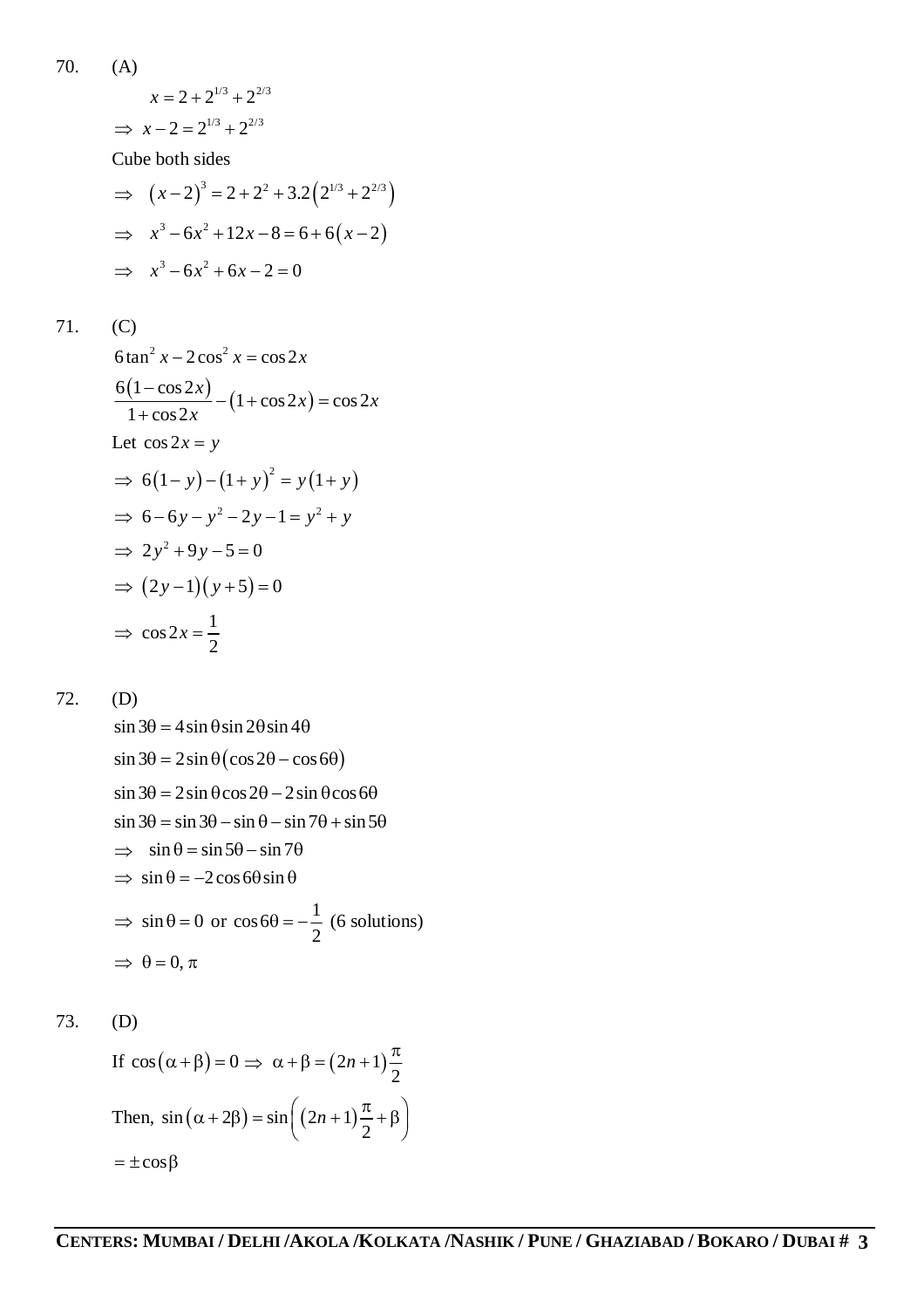74.  $(B)$ 

> Clearly,  $\sin^2 \theta = 1 \implies \sin \theta = \pm 1$  but  $\sin \theta \neq 1$ Hence,  $\sin \theta = -1$  only solution

75. (C)  
\n
$$
\tan(\pi \cos \theta) = \cot(5\pi \sin \theta)
$$
\n
$$
\Rightarrow \tan(\pi \cos \theta) = \tan\left(\frac{\pi}{2} - \pi \sin \theta\right)
$$
\n
$$
\Rightarrow \pi \cos \theta = 2\pi + \frac{\pi}{2} - \pi \sin \theta
$$
\n
$$
\Rightarrow (\cos \theta + \sin \theta) = \frac{(2n+1)}{2}
$$

Clearly, 
$$
n = 0
$$
,  $n = -1$  allowed  $\Rightarrow \cos \theta + \sin \theta = \pm \frac{1}{2}$   
\n $\Rightarrow \sin \left(\theta + \frac{\pi}{4}\right) = \pm \frac{1}{2\sqrt{2}} \rightarrow 4$  solutions in  $(0, 2\pi)$ 

$$
76. \qquad (C)
$$

$$
\sin x + \sin 5x = \sin 2x + \sin 4x \qquad \cos x \neq 1
$$
  
\n
$$
2 \sin 3x \cos 2x = 2 \sin 3x \cos x \qquad \Rightarrow x \neq 2n\pi
$$
  
\n
$$
\Rightarrow \sin 3x = 0 \text{ or } \cos 2x = \cos x
$$
  
\n
$$
\Rightarrow x = \frac{n\pi}{3} \text{ or } 2 \cos^2 x - \cos x - 1 = 0
$$
  
\n
$$
(2 \cos x + 1)(2 \cos x - 1) = 0
$$
  
\n
$$
\Rightarrow \cos x = -\frac{1}{2}
$$
  
\n
$$
\Rightarrow x = 2n\pi \pm \frac{2\pi}{3}
$$

77.  $(D)$ 

Let 
$$
f(x) = 3x^2 - (3\sin \theta)x - 2\cos^2 \theta
$$
  
\nClearly,  $f(1) < 0 \implies 3 - 3\sin \theta - 2\cos^2 \theta < 0$   
\n $\implies 2\sin^2 \theta - 3\sin \theta + 1 < 0$   
\n $\implies (2\sin \theta - 1)(\sin \theta - 1) < 0 \implies \sin \theta \in (\frac{1}{2}, 1)$ 

$$
78. (A)
$$

$$
\cos x = |1 + \sin x| \qquad x \in [0, 3\pi]
$$
  
\n
$$
\Rightarrow \cos x - \sin x = 1
$$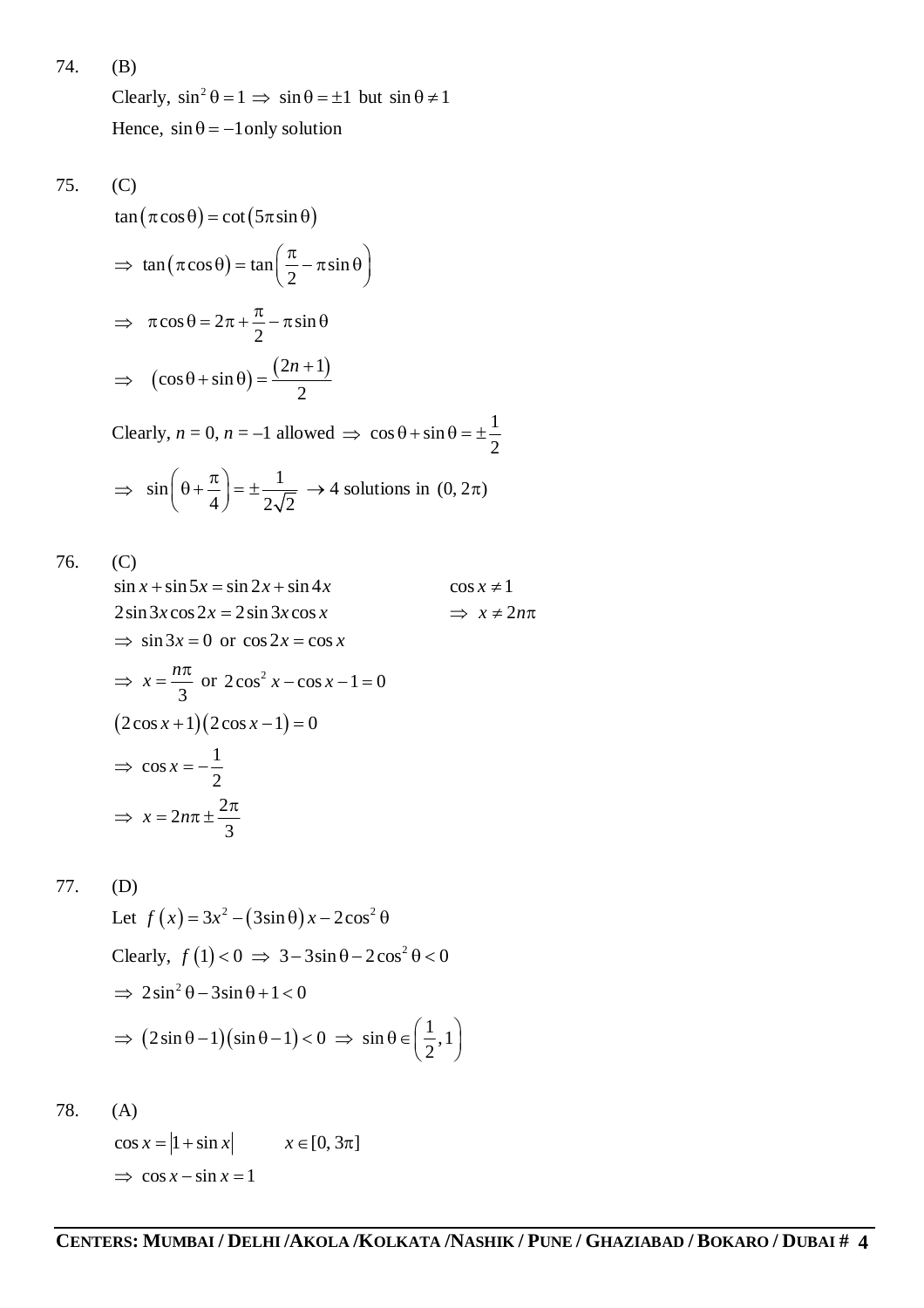$$
\Rightarrow \cos\left(x + \frac{\pi}{4}\right) = \frac{1}{\sqrt{2}}
$$

3 solutions.

79. (B)





81. (2)  
\n
$$
\left(2^{\left(x-\sqrt{x^2-5}\right)}\right)^2 - 6\left(2^{x-\sqrt{x^2-5}}\right) + 8 = 0 \qquad \qquad ...(i)
$$
\nPut  $2^{x-\sqrt{x^2-5}} = y \implies$  equation (i)  $y^2 - 6y + 8 = 0$   
\n $y = 2, y = 4$   
\nOr  $x - \sqrt{x^2 - 5} = 1$  or  $x - \sqrt{x^2 - 5} = 2$   
\n $x^2 - 2x + 1 = x^2 - 5$  or  $x^2 - 4x + 1 = x^2 - 5$   
\n $x = \frac{9}{4}$ 

82. (4)

Conceptual *k* can take values 2, 3, 4, 5.

83. (2)

 $x^{\log 5} = 5^{\log x}$ Hence equation is  $2(5^{\log x}) = 50$  $\Rightarrow \log x = 2$  $x = 10^2$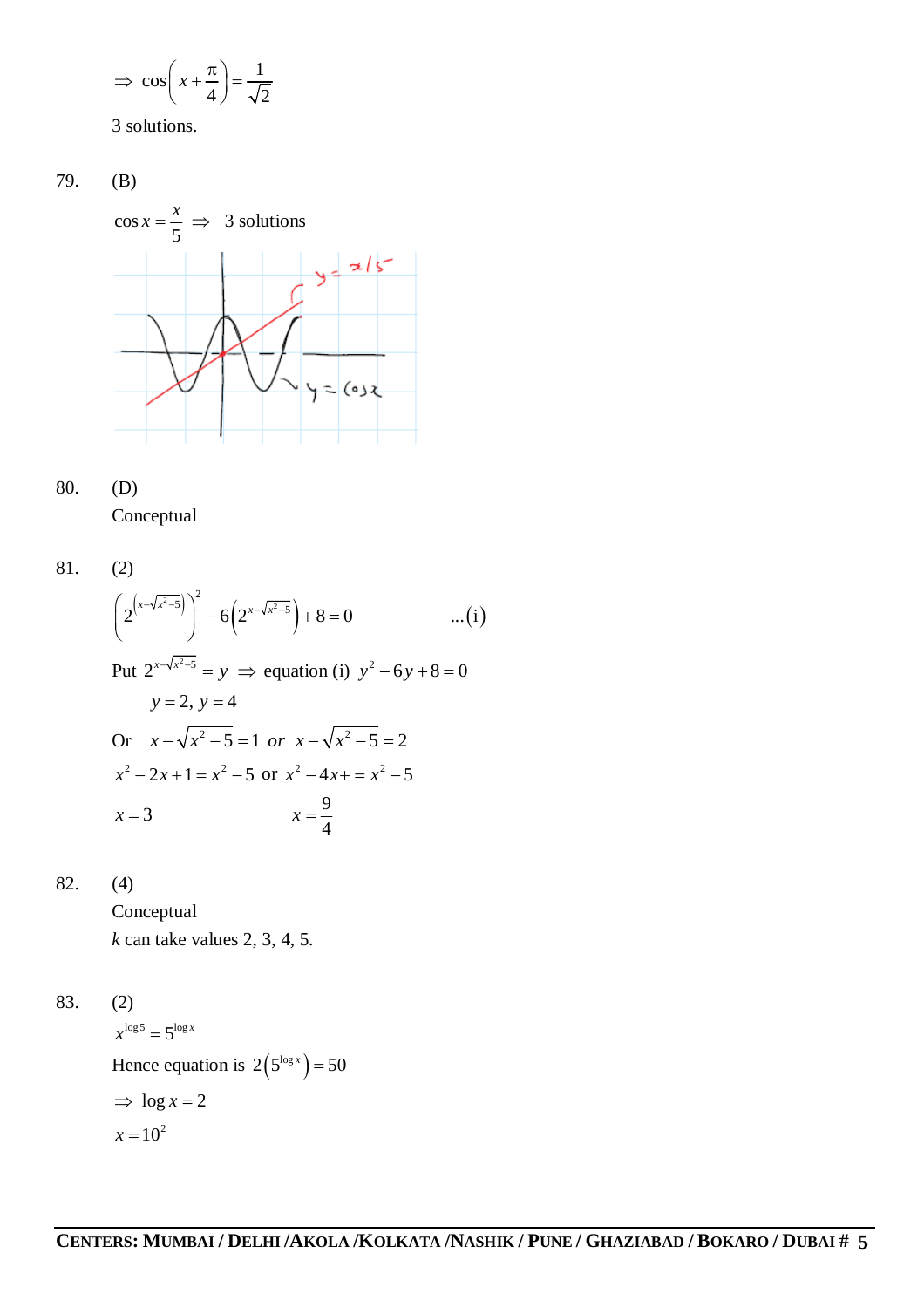84. (1)  
\n
$$
4(\log_2 x)^2 + 1 = 2\log_2 y
$$
 ...(i)  
\n
$$
2\log 2x \ge \log_2 y
$$
 ...(ii)  
\nFrom (i) and (ii)  
\n
$$
4(\log_2 x)^2 - 4\log_2 x + 1 \le 0 \Rightarrow \left(\log_2 x - \frac{1}{2}\right)^2 \le 0
$$
  
\n
$$
\Rightarrow y = 2
$$

85. (6)

Conceptual

86. (1)

$$
(0.2)^{\frac{2x-1}{1-x}} < 5 \implies 5^{\frac{2x-1}{x-1}} > 5^1
$$
  
\n
$$
\implies \frac{2x-1}{x-1} > 1 \implies \frac{x}{x-1} > 0
$$
  
\n
$$
x \in (-\infty, 0) \cup (1, \infty)
$$

$$
87. (2)
$$

Conceptual

88. (2)

$$
\frac{|x+2|-x}{x} < 2 \Rightarrow \frac{|x+2|-3x}{x} < 0
$$
  
\nCase I:  $x \ge -2$   
\n
$$
\frac{x+2-3x}{x} < 0
$$
  
\n
$$
\Rightarrow \frac{x-1}{x} > 0
$$
  
\n
$$
x \in (-\infty, 0) \cup (1, \infty)
$$
  
\n
$$
\text{Let } x < -2
$$
  
\n
$$
\frac{-x-2-3x}{x} < 0
$$
  
\n
$$
\frac{2x+1}{x} > 0
$$
  
\n
$$
x \in (-\infty, -\frac{1}{2}) \cup (0, \infty)
$$

 $\therefore$  Case I: solution  $[-2, 0) \cup (1, \infty)$  Case II: Solution  $(-\infty, -2)$ 

$$
\frac{-x-2-3x}{x} < 0
$$

$$
\frac{2x+1}{x} > 0
$$

$$
x \in \left(-\infty, -\frac{1}{2}\right) \cup \left(0, \infty\right)
$$

Ans.  $x \in (-\infty, 0) \cup (1, \infty)$